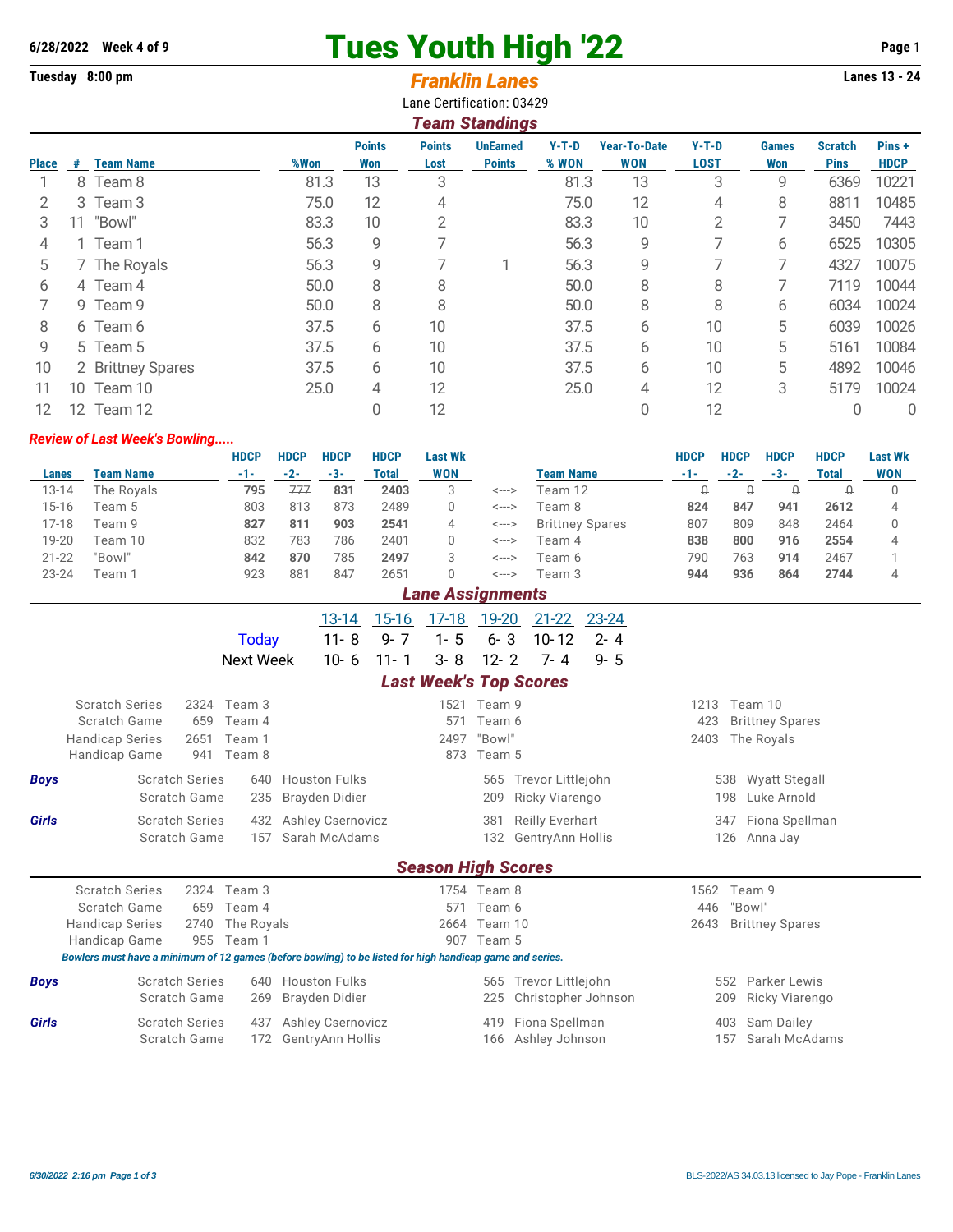|                     | 6/28/2022 Week 4 of 9 |                            |                 |     | <b>Tues Youth High '22</b> |                 |                |          |       |                |       | Page 2       |              |
|---------------------|-----------------------|----------------------------|-----------------|-----|----------------------------|-----------------|----------------|----------|-------|----------------|-------|--------------|--------------|
|                     |                       |                            |                 |     | <b>Team Rosters</b>        |                 |                |          |       |                |       |              |              |
|                     | <b>Bowling</b>        |                            |                 |     |                            | <b>To Raise</b> | <b>To Drop</b> |          |       |                |       | <b>HDCP</b>  |              |
| ID#<br>$1 - Team 1$ | <b>Hand</b>           | <b>Name</b>                | <b>Avg HDCP</b> |     | <b>Pins Gms</b>            |                 | $Avg +1$       | $Avg -1$ | $-1-$ | $-2-$          | $-3-$ | <b>Total</b> | <b>Total</b> |
| 6                   |                       | Ben Sugarbaker             | 153             | 60  | 1841                       | 12              | 469            | 453      | 178   | 163            | 146   | 487          | 676          |
| 8                   |                       | Darron Oliver              | 76              | 129 | 916                        | 12              | 239            | 223      | 90    | 82             | 70    | 242          | 635          |
| 3                   |                       | Christopher Johnson        | 164             | 50  | 1977                       | 12              | 498            | 482      | 184   | 161            | 157   | 502          | 655          |
| 1                   |                       | <b>Carson Miller</b>       | 149             | 63  | 1791                       | 12              | 459            | 443      | 159   | 163            | 162   | 484          | 685          |
|                     | 2 - Brittney Spares   |                            |                 |     |                            |                 |                |          |       |                |       |              |              |
| 13                  |                       | Anna Jay                   | 90              | 117 | 1086                       | 12              | 279            | 263      | 100   | 89             | 126   | 315          | 678          |
| 12                  |                       | Ellie Norwood              | 102             | 106 | 1225                       | 12              | 320            | 304      | 88    | 103            | 99    | 290          | 605          |
| 11                  |                       | Anna Norwood               | 94              | 113 | 1130                       | 12              | 295            | 279      | 83    | 81             | 87    | 251          | 581          |
| 14                  |                       | Victor Lecou               | 121             | 89  | 728                        | 6               | 370            | 360      | a111  | a111           | a111  | 333          | 600          |
| 3 - Team 3          |                       |                            |                 |     |                            |                 |                |          |       |                |       |              |              |
| 15                  |                       | <b>Brayden Didier</b>      | 202             | 16  | 2429                       | 12              | 616            | 600      | 235   | 197            | 207   | 639          | 696          |
| 23                  |                       | Parker Lewis               | 177             | 38  | 2132                       | 12              | 538            | 522      | 178   | 170            | 159   | 507          | 615          |
| 33                  |                       | <b>Houston Fulks</b>       | 193             | 24  | 2320                       | 12              | 590            | 574      | 212   | 257            | 171   | 640          | 730          |
| 39                  |                       | <b>Wyatt Stegall</b>       | 165             | 49  | 1486                       | 9               | 506            | 493      | 179   | 172            | 187   | 538          | 703          |
| 4 - Team 4          |                       |                            |                 |     |                            |                 |                |          |       |                |       |              |              |
| 55                  |                       | Alex Chang                 | 148             | 64  | 1777                       | 12              | 458            | 442      | 162   | 122            | 167   | 451          | 646          |
| 36                  |                       | Trevor Littlejohn          | 173             | 42  | 2076                       | 12              | 534            | 518      | 161   | 178            | 226   | 565          | 706          |
| 19                  |                       | Seth Dorris                | 139             | 72  | 1259                       | 9               | 421            | 408      | a129  | a129           | a129  | 387          | 603          |
| 21                  |                       | Nathan Busler              | 134             | 77  | 1209                       | 9               | 411            | 398      | 129   | 114            | 137   | 380          | 599          |
| 5 - Team 5          |                       |                            |                 |     |                            |                 |                |          |       |                |       |              |              |
| 22                  |                       | Fiona Spellman             | 117             | 92  | 1409                       | 12              | 361            | 345      | 111   | 126            | 110   | 347          | 620          |
| 25                  |                       | Reilly Everhart            | 121             | 89  | 1459                       | 12              | 371            | 355      | 129   | 123            | 129   | 381          | 651          |
| 26                  |                       | Elyse Adams                | 95              | 112 | 1051                       | 11              | 293            | 278      | a85   | 71             | 118   | 274          | 610          |
| 63                  |                       | <b>Eleanor Haskins</b>     | 96              | 111 | 1157                       | 12              | 298            | 282      | 75    | 90             | 113   | 278          | 608          |
| 6 - Team 6          |                       |                            |                 |     |                            |                 |                |          |       |                |       |              |              |
| 42                  |                       | <b>Ashley Csernovicz</b>   | 135             | 76  | 1625                       | 12              | 415            | 399      | 151   | 121            | 160   | 432          | 669          |
| 40                  |                       | GentryAnn Hollis           | 127             | 83  | 1529                       | 12              | 391            | 375      | 94    | 98             | 132   | 324          | 558          |
| 28                  |                       | Sarah McAdams              | 115             | 94  | 1036                       | 9               | 356            | 343      | 106   | 114            | 157   | 377          | 674          |
| $\overline{2}$      |                       | Ashley Johnson             | 117             | 92  | 1414                       | 12              | 356            | 340      | 96    | 87             | 122   | 305          | 566          |
|                     | 7 - The Royals        |                            |                 |     |                            |                 |                |          |       |                |       |              |              |
| 32                  |                       | Jaylen Broughton           | 140             | 72  | 1690                       | 12              | 425            | 409      | 142   | 120            | 129   | 391          | 595          |
| 57                  |                       | <b>Wilson-Lauren Watts</b> | 101             | 107 | 909                        | 9               | 315            | 302      | a91   | a91            | a91   | 273          | 594          |
| 30                  |                       | JaNiya Wiliams             | 65              | 139 | 721                        | 11              | 203            | 188      | a55   | 49             | 81    | 185          | 602          |
| 31                  |                       | <b>Quantrel Flemig</b>     | 57              | 146 | 633                        | 11              | 179            | 164      | a46   | 56             | 69    | 171          | 612          |
| 8 - Team 8          |                       |                            |                 |     |                            |                 |                |          |       |                |       |              |              |
| 48                  |                       | Cayden Anderson            | 152             | 61  | 1829                       | 12              | 466            | 450      | 168   | 132            | 168   | 468          | 654          |
| 51                  |                       | Jackson Anderson           | 93              | 114 | 1124                       | 12              | 286            | 270      | 69    | 111            | 80    | 260          | 593          |
| 49                  |                       | Luke Arnold                | 142             | 70  | 1711                       | 12              | 434            | 418      | 147   | 146            | 198   | 491          | 719          |
| 52                  |                       | Ricky Viarengo             | 178             | 37  | 535                        | 3               | 539            | 532      | 154   | 172            | 209   | 535          | 646          |
| 9 - Team 9          |                       |                            |                 |     |                            |                 |                |          |       |                |       |              |              |
| 53                  |                       | Nate Dorsten               | 134             | 77  | 1613                       | 12              | 412            | 396      | 131   | 118            | 166   | 415          | 649          |
| 56                  |                       | <b>Spencer Place</b>       | 108             | 100 | 1301                       | 12              | 334            | 318      | 96    | 93             | 137   | 326          | 626          |
| 58                  |                       | <b>VACANT</b>              | 130             | 81  | 0                          | 0               |                |          |       | v130 v130      | v130  | 390          | 633          |
| 59                  |                       | <b>VACANT</b>              | 130             | 81  | 0                          | 0               |                |          |       | v130 v130 v130 |       | 390          | 633          |
| 10 - Team 10        |                       |                            |                 |     |                            |                 |                |          |       |                |       |              |              |
| 54                  |                       | Sam Dailey                 | 134             | 77  | 403                        | 3               | 407            | 400      |       | a124 a124 a124 |       | 372          | 603          |
| 62                  |                       | Reagan Hooper              | 82              | 124 | 990                        | 12              | 255            | 239      | 95    | 60             | 71    | 226          | 592          |
| 60                  |                       | Reagan Doyle               | 107             | 101 | 1295                       | 12              | 325            | 309      | 105   | 92             | 94    | 291          | 585          |
| 64                  |                       | Halle Byrum                | 109             | 99  | 985                        | 9               | 335            | 322      | 112   | 111            | 101   | 324          | 621          |
|                     |                       |                            |                 |     |                            |                 |                |          |       |                |       |              |              |